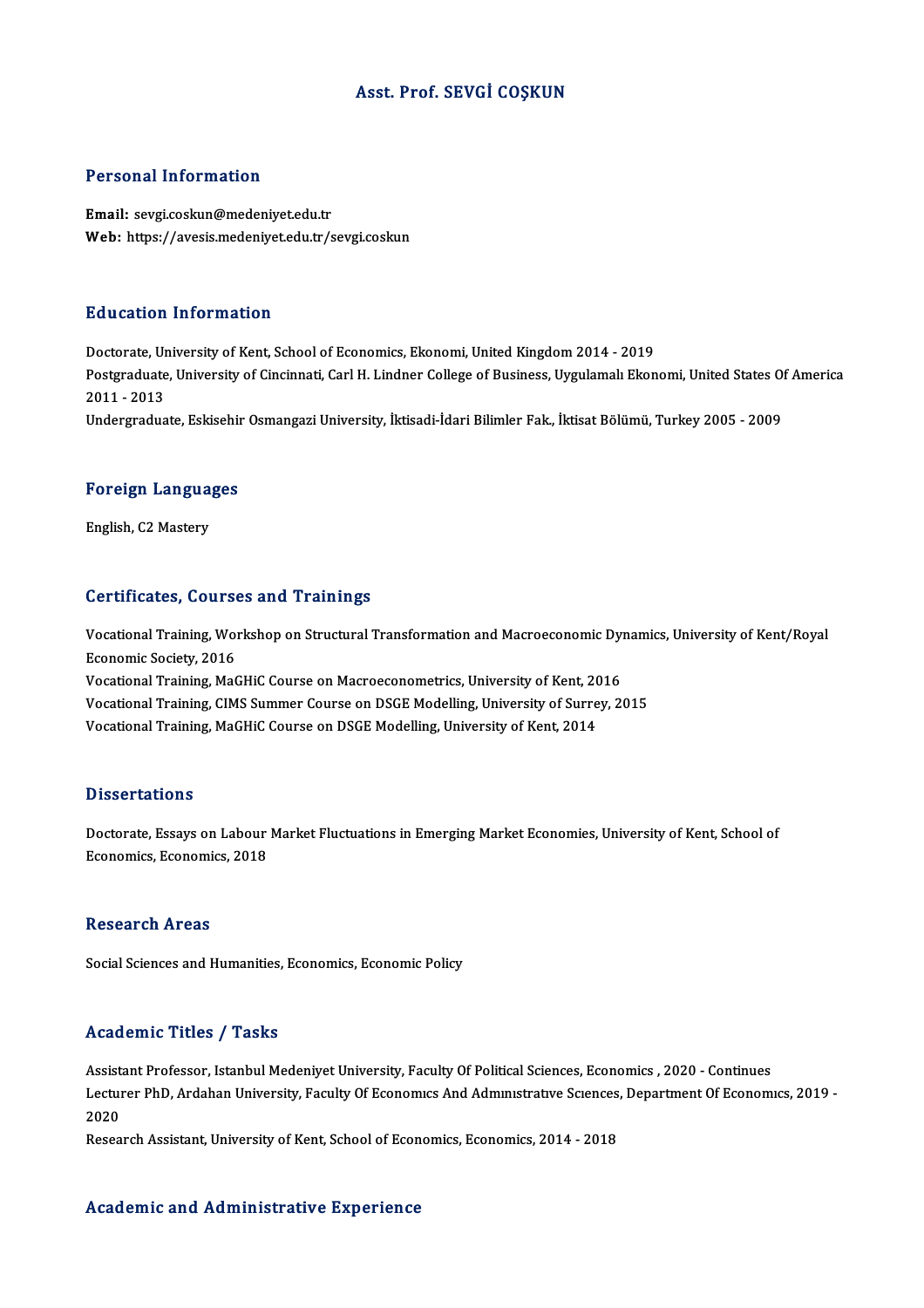Deputy Head of Department, Istanbul Medeniyet University, Faculty Of Political Sciences, Economics , 2020 - Continues

## Courses

Courses<br>Essentials of Microeconomics, Undergraduate, 2020 - 2021<br>Makro Uttisat Undergraduate, 2020, 2021 Sources<br>Essentials of Microeconomics, Undergradua<br>Makro Iktisat, Undergraduate, 2020 - 2021<br>Makro Iktisadi Analiz, Bostaraduate, 2020 Essentials of Microeconomics, Undergraduate, 20<br>Makro Iktisat, Undergraduate, 2020 - 2021<br>Makro Iktisadi Analiz, Postgraduate, 2020 - 2021<br>Professional Esenemiss, Undergraduate, 2017, 2 Makro Iktisat, Undergraduate, 2020 - 2021<br>Makro Iktisadi Analiz, Postgraduate, 2020 - 2021<br>Professional Economics, Undergraduate, 2017 - 2018 Introduction to Economics I, II, Undergraduate, 2014 - 2015, 2015 - 2016, 2016 - 2017, 2017 - 2018 The European Economy in the 20th Century, Undergraduate, 2017 - 2018

## Articles Published in Journals That Entered SCI, SSCI and AHCI Indexes

rticles Published in Journals That Entered SCI, SSCI and AHCI Indexes<br>I. Technology Shocks and Covered Interest Parity Deviations In Emerging Market Economies<br>Coskyn S. Jabagyi O. Technology Shocks<br>Technology Shocks<br>Coşkun S., Ibhagui O.<br>Emninical Economics Technology Shocks and Covered Interest Parity Deviations In Eme<br>Coşkun S., Ibhagui O.<br>Empirical Economics, vol.62, no.6, pp.21-64, 2022 (Journal Indexed in SCI) Empirical Economics, vol.62, no.6, pp.21-64, 2022 (Journal Indexed in SCI)<br>Articles Published in Other Journals

- rticles Published in Other Journals<br>I. Examining the Efficiency, Labor and Investment Wedges in Africa<br>Coskup S. Jabagu O Examining the Efficos<br>Coskun S., Ibhagui O.<br>Ontimum Ekanomi v Examining the Efficiency, Labor and Investment Wedges in Africa<br>Coşkun S., Ibhaguı O.<br>Optimum Ekonomi ve Yönetim Bilimleri Dergisi, vol.7, no.2, pp.479-498, 2020 (International Refereed University<br>Iournal) Coşkun S<br>Optimum<br>Journal)<br>Technol Optimum Ekonomi ve Yönetim Bilimleri Dergisi, vol.7, no.2, pp.479-498, 2020 (International<br>Journal)<br>II. Technology Shocks and Non-stationary Hours in Emerging Countries and DSVAR<br>Coolnu S
- Journal)<br>T<mark>echnolo</mark><br>Coşkun S.<br>Morgin: T Technology Shocks and Non-stationary Hours in Emerging Countries and DSVAR<br>Coşkun S.<br>Margin: The Journal of Applied Economic Research, vol.14, no.2, pp.129-163, 2020 (Journal Indexed in ESCI)<br>Labour market flugtuations: An

## Coşkun S.<br>Margin: The Journal of Applied Economic Research, vol.14, no.2, pp.129-163<br>III. Labour market fluctuations: An RBC model for emerging countries Margin: T<br><mark>Labour n</mark><br>Coşkun S.<br>Control Be Labour market fluctuations: An RBC model for emerging countries<br>Coşkun S.<br>Central Bank Review, vol.19, no.4, pp.141-153, 2019 (Journal Indexed in ESCI)

Central Bank Review, vol.19, no.4, pp.141-153, 2019 (Journal Indexed in ESCI)<br>Books & Book Chapters

- ooks & Book Chapters<br>I. Covid 19 Sağlık Şoku ve Makro İktisadi Analizi<br> <sup>Coolun S</sup> Covid 19<br>Coykun S.<br>in: Covid 3
	-

Covid 19 Sağlık Şoku ve Makro İktisadi Analizi<br>Coşkun S.<br>in: Covid 19`un Finansal, Ekonomik ve Sosyal Etkileri Üzerine Araştırmalar, Abdulkadir Barut,Metin İlbasmış,<br>Editer Cari Kitabevi, Arkara, pp.143,159,2022 Coşkun S.<br>in: Covid 19`un Finansal, Ekonomik ve Sosyal Etl<br>Editor, Gazi Kitabevi, Ankara, pp.143-158, 2022<br><sup>Lo Cõe</sup> Hanskotliliğinin Makro ve Mikro Kul in: Covid 19`un Finansal, Ekonomik ve Sosyal Etkileri Üzerine Araştırmalar, Abdulkadir Barut,Metin İlbasmış,<br>Editor, Gazi Kitabevi, Ankara, pp.143-158, 2022<br>II. İç Göç Hareketliliğinin Makro ve Mikro Kuramlar ile Değerlend

## Editor, Gazi Kitab<br>İç Göç Hareketl<br>Değerlendirme İç Göç Hareketli<br>Değerlendirme<br>Coşkun S., Kara S.<br>in: Ardeban Değe

Değerlendirme<br>Coşkun S., Kara S.<br>in: Ardahan Değerlemeleri -2- Değerler, Potansiyeller ve Yaklaşımlar, Ihsan Kurtbas, Editor, Nobel Yayınevi, Coşkun S., Kara S.<br>in: Ardahan Değerlemeleri<br>Ankara, pp.287-319, 2020

# Ankara, pp.287-319, 2020<br>Edit Congress and Symposium Activities

Eurasia Business and Economics Society (EBES), Panelists, Rome, Italy, 2017 Money, Macro, and Finance Conference (MMF), Panelists, Bath, United Kingdom, 2016 International Conference on Economic Modeling (EcoMod), Panelists, Lisbon, Portugal, 2016